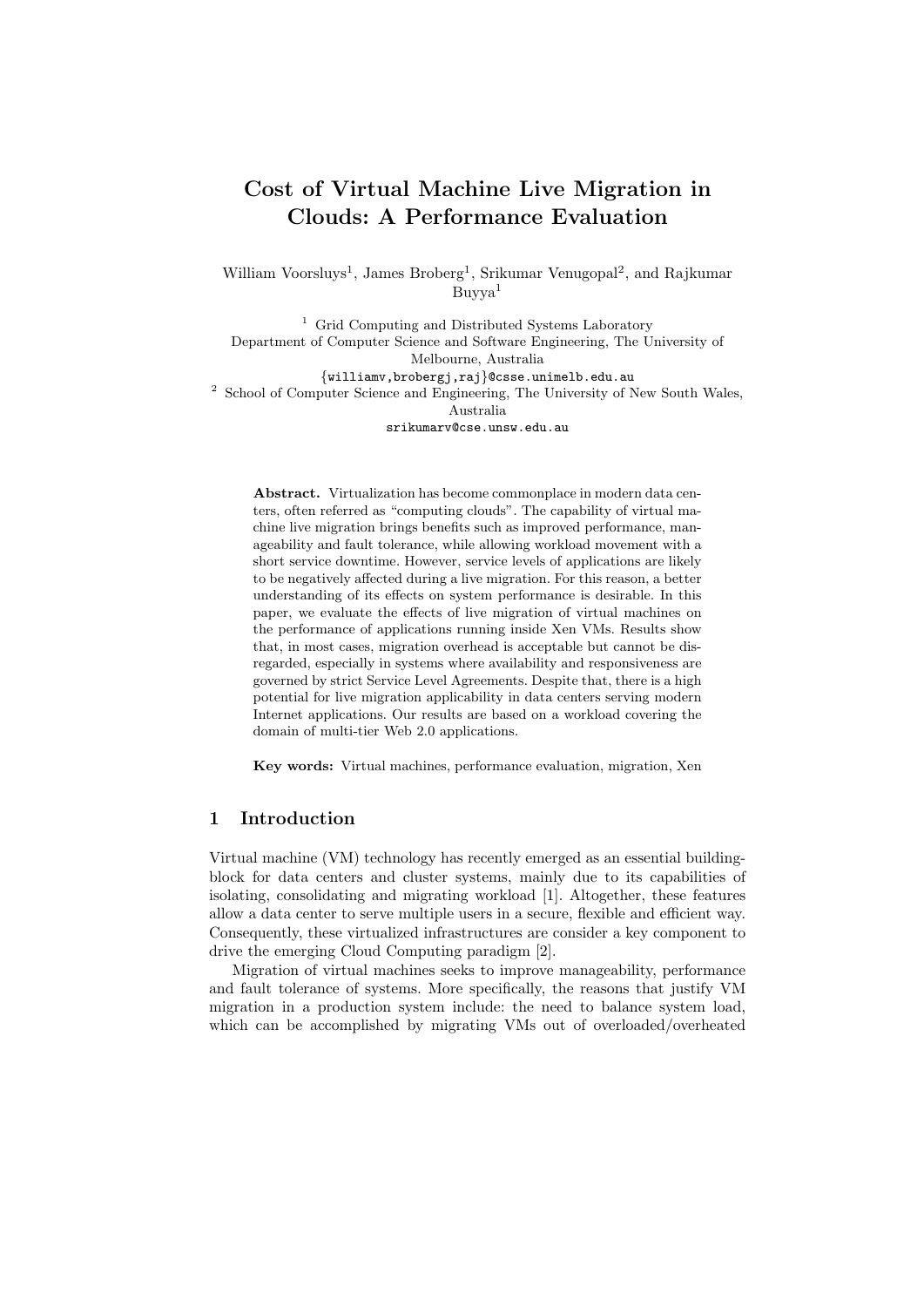servers; and the need of selectively bringing servers down for maintenance after migrating their workload to other servers.

The ability to migrate an entire operating system overcomes most difficulties that traditionally have made process-level migration a complex operation [3, 4]. The applications themselves and their corresponding processes do not need to be aware that a migration is occurring. Popular hypervisors, such as Xen and VMWare, allow migrating an OS as it continues to run. Such procedure is termed as "live" or "hot" migration, as opposed to "pure stop-and-copy" or "cold" migration, which involves halting the VM, copying all its memory pages to the destination host and then restarting the new VM. The main advantage of live migration is the possibility to migrate an OS with near-zero downtime, an important feature when live services are being served [3].

# **1.1 Background**

On Xen, as described by Clark et al. [3], live migrating a VM basically consists of transferring its memory image from a source server to a destination server. To live migrate a VM, the hypervisor pre-copies memory pages of the VM to the destination without interrupting the OS or any of its applications. The page copying process is repeated in multiple rounds on which dirty pages are continuously transferred. Normally, there is a set of pages that is modified so often that the VM must be stopped for a period of time, until this set is fully transferred to the destination. Subsequently, the VM can be resumed in the new server.

It has been observed that live migration of VMs allows workload movement with near zero application downtime. Nevertheless, the performance of a running application is likely to be negatively affected during the migration process due to the overhead caused by successive iterations of memory pre-copying [3]. For the duration of the pre-copying process extra CPU cycles are consumed on both source and destination servers. An extra amount of network bandwidth is consumed as well, potentially affecting the responsiveness of Internet applications. In addition, as the VM resumes after migration, a slowdown is expected due to cache warm-up at the destination [5].

Moreover, downtime and application performance are likely to be affected in different ways for different applications due to varying memory usages and access patterns. Previous studies have found that actual downtime may vary considerably between applications, ranging from as low as 60 ms when migrating a Quake game server [3] to up to 3 seconds in case of particular HPC benchmarks [5]. Regarding the overhead due to migration activity, earlier studies have shown that experienced slowdown ranged between 1% and 8% of wall-clock time for a particular set of HPC benchmarks [5].

In other scenarios using Xen, a 12% to 20% slowdown on the transmission rate of an Apache Web server running a VM with 800MB of memory and serving static content was reported [3]. In the case of a complex Web workload (SPECWeb99) the system under test could maintain the conformity to the benchmark metrics [3]. In all cases, it has been concluded that, for the particular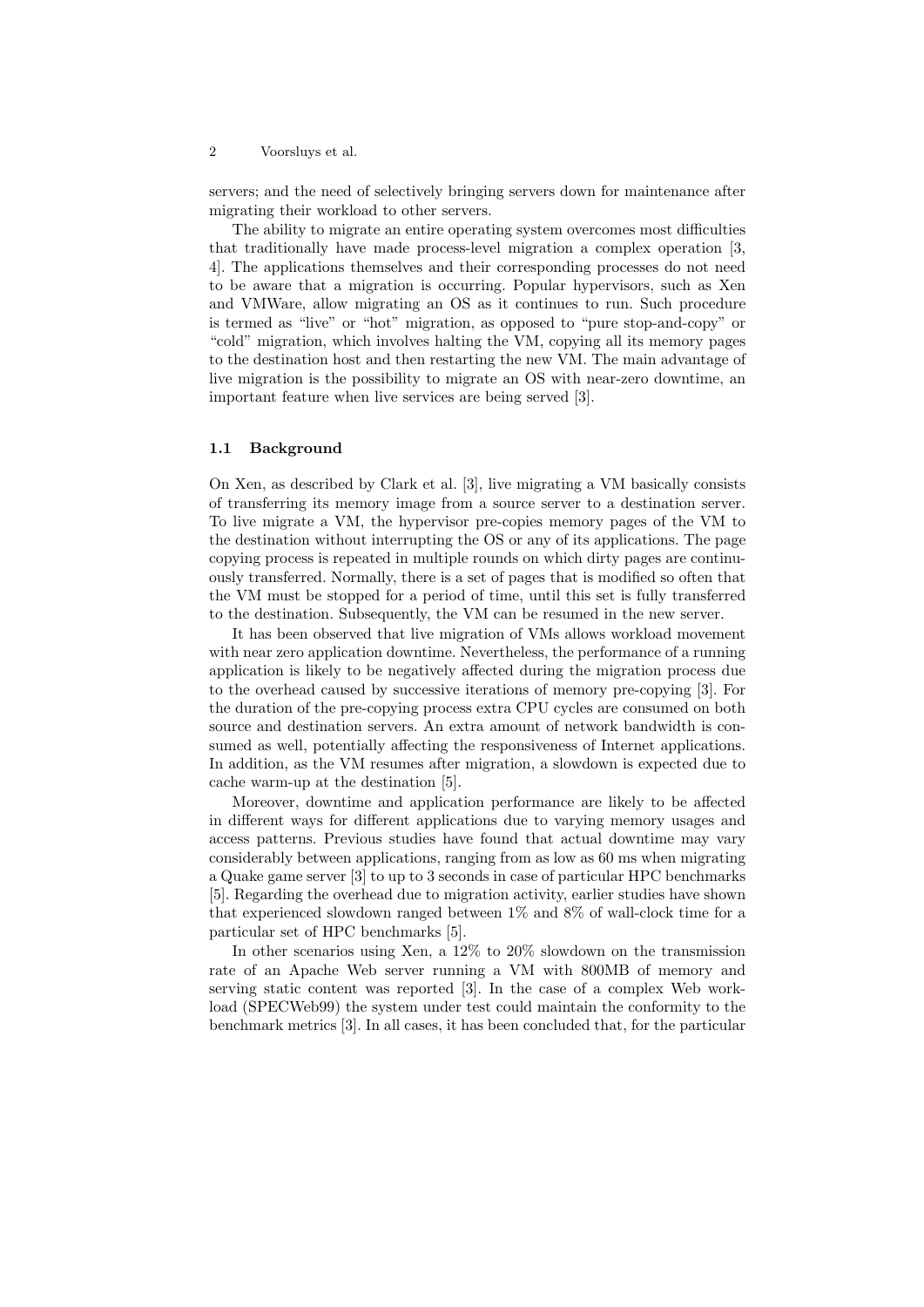set of applications considered, the bad effects of migration were acceptable or negligible in contrast to its potential benefits to system fault tolerance [5].

### **1.2 Our Contribution**

We have identified that a case study taking into consideration live migration effects in the performance of modern Internet applications, such as multi-tier Web 2.0 applications, is lacking in the current literature. However, such a study would aid researchers and practitioners currently evaluating the deployment of this class of application in clouds. Our contribution is a case study that quantifies the effect of VM live migrations in the performance of one example, yet representative, of a modern Internet application. Our study will be potentially useful to environments where metrics, such as service availability and responsiveness, are driven by Service Level Agreements (SLAs). In such systems service providers and consumers agree upon a minimum service level and non-compliance to such agreement may incur in penalties to providers [6]. More importantly, an SLA directly reflects how end-users perceive the quality of service being delivered.

The rest of this paper is organized as follows: Section 2 positions our study among related work; Section 3 describes why modern Internet applications are different than traditional workloads; Section 4 describes our objectives, experimental testbed, workload and metrics; Section 5 presents the results of our performance evaluation; finally, we conclude the paper in Section 6.

## **2 Related Work**

The advent of innovative technologies, such as multicore [7], paravirtualization [1], hardware-assisted virtualization [8] and live migration [3], have contributed to an increasing adoption of virtualization on server systems. At the same time, being able to quantify the pros and cons of adopting virtualization in face of such advancements is a challenging task. The impact of virtualization in a variety of scenarios has been the focus of considerable attention. A number of studies have presented individual and side by side measurements of VM runtime overhead imposed by hypervisors on a variety of workloads [1, 9].

Apparao et al. [10] present a study on the impact of consolidating several applications on a single server running Xen. As workload the authors employed the vConsolidate benchmark [11] defined by Intel, which consists of a Web server VM, a database server VM, a Java server VM and mail server VM. An idle VM is also added to comply with real world scenarios, on which servers are hardly fully utilized.

The studies presented by Zhao & Figueiredo [12] and Clark et al. [3] specifically deal with VM migration. The former analyzes performance degradation when migrating CPU and memory intensive workloads as well as migrating multiple VMs at the same time; however such study employs a pure stop-and-copy migration approach rather than live migration. The later introduces Xen live migration and quantifies its effects on a set of four applications common to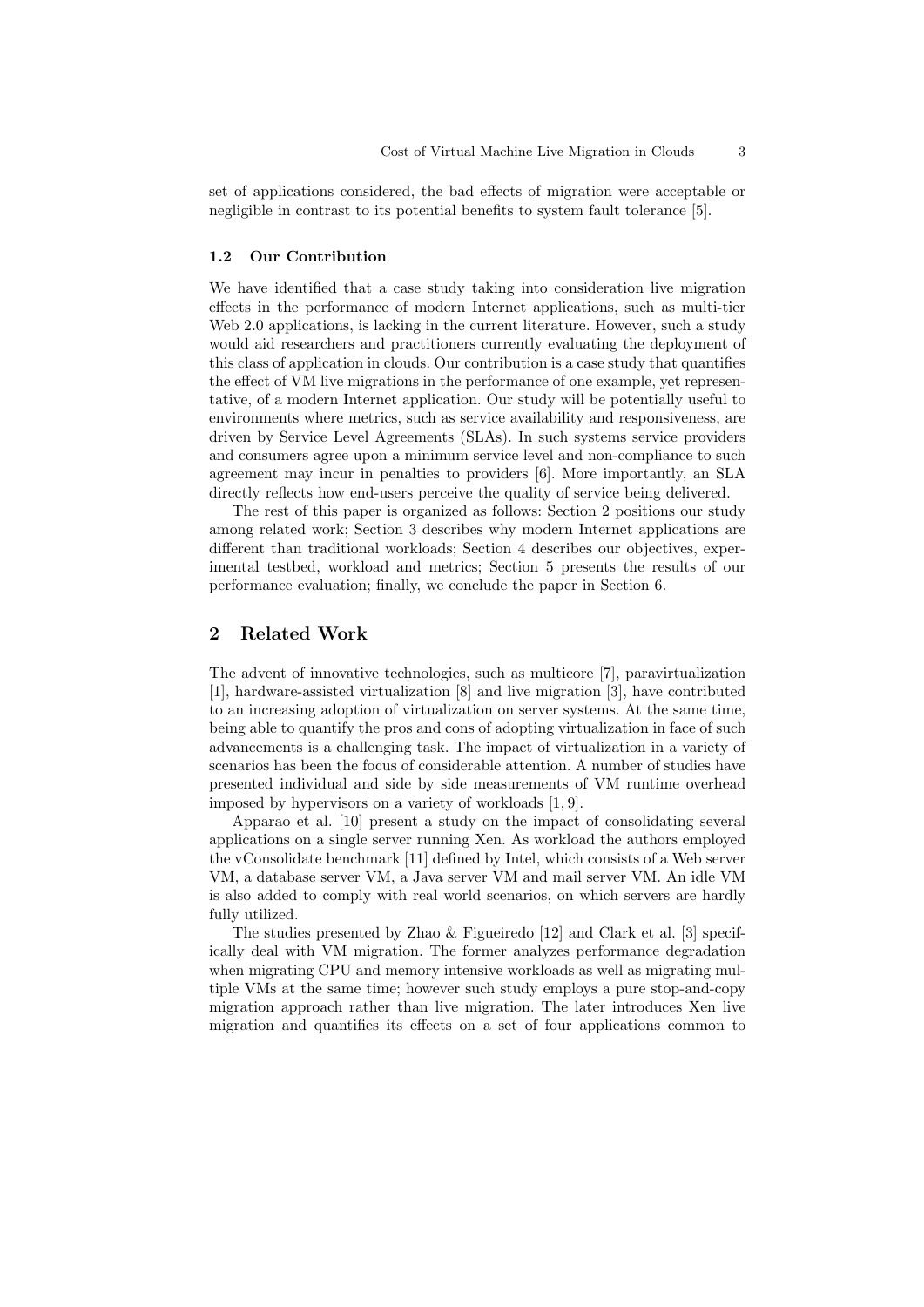hosting environments, primarily focusing on quantifying downtime and total migration time and demonstrating the viability of live migration. However, these works have not evaluated the effect of migration in the performance of modern Internet workloads, such as multi-tier and social network oriented applications.

A few studies propose and evaluate the efficacy of migrating VMs across long distances, such as over the Internet. For instance, Travostino et al. [13] have demonstrated the effectiveness of VM live migration over an WAN connected by dedicated 1Gbps links; application downtime has been quantified at 5-10 times greater than that experienced on an intra-LAN set-up, despite a 1000 times higher RTT. Besides its feasibility, the concept of WAN live migration is still to be implemented in commercial hypervisors, which demands all involved machines to be in the same subnet and share storage. Our work focuses only on migrating VMs within a data center or cluster.

The Cloudstone benchmark [14] aims at computing the monetary cost, in dollars/user/month, for hosting Web 2.0 applications in cloud computing platforms such as Amazon EC2. From this work we borrow the idea of using Olio [15] and Faban [16] to compose our target workload for Web 2.0 applications. However, Cloudstone does not define a procedure to evaluate the cost of virtual machine migration and, to the best of our knowledge, no previous work has considered using this type of workload in migration experiments.

# **3 Characteristics of Modern Internet applications**

The domain of applications that can potentially take advantage of the Infrastructure as a Service paradigm is broad. For instance, Amazon [17] reports several case studies that leverage their EC2 platform, including video processing, genetic simulation and Web applications. In particular, such platforms are especially useful for multi-tier Web applications, generally including a Web server (e.g. Apache), an application server/dynamic content generation (e.g. PHP, Java EE), and a backend database (e.g. MySQL, Oracle). Virtual machine technology adds extra flexibility to scaling of Web applications, by allowing dynamic provisioning and replication VMs to host additional instances for one the application tiers.

Social networking websites are perhaps the most notable example of highly dynamic and interactive Web 2.0 applications which gained popularity over the past few years. Their increasing popularity has spurred demand for a highly scalable and flexible solution for hosting applications. Many larger sites are growing at 100% a year, and smaller sites are expanding at an even more rapid pace, doubling every few months [18]. These web applications present additional features that make them different from traditional static workloads [14]. For instance, their social networking features make each users' actions affect many other users, which makes static load partitioning unsuitable as a scaling strategy. In addition, by means of blogs, photostreams and tagging, users now publish content to one another rather than just consuming static content.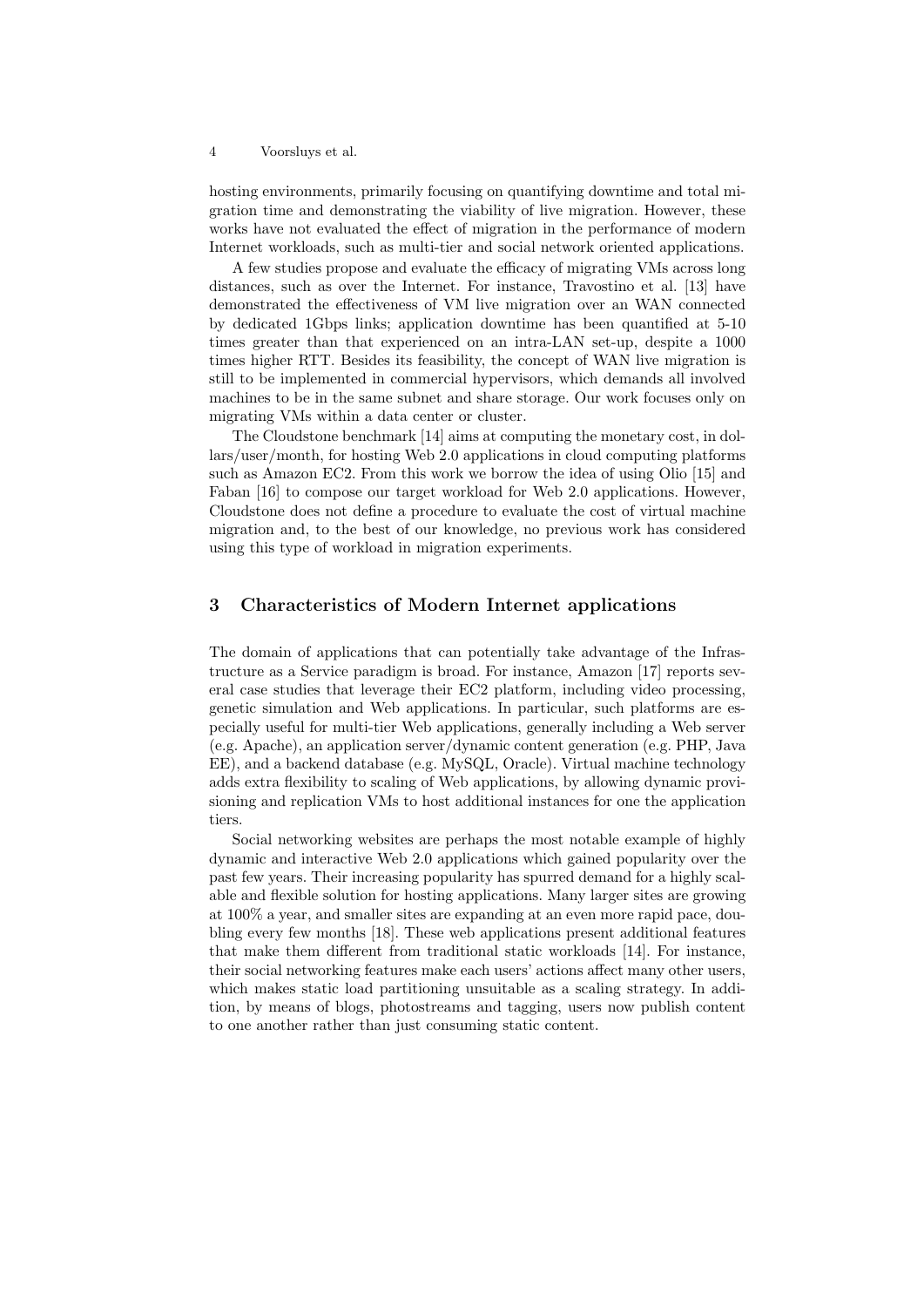Altogether, these characteristics present a new type of workload with particular server/client communication patterns, write patterns and server load. However, most available performance studies use extremely simple static file retrieval tests to evaluate Web servers, often leading to erroneous conclusions [18]. In this work we have this trend into account during the workload selection process, resulting in the selection of Olio as a realistic workload.

# **4 Evaluation of Live Migration Cost**

This study aims at achieving a better understanding of live migration effects on modern Internet applications. We have designed benchmarking experiments to evaluate the effect of live migration on a realistic Web 2.0 application hosted on networked virtual machines.

#### **4.1 Testbed Specifications**

Our testbed is a cluster composed of 6 servers (1 head-node and 5 VM hosts). Each node is equipped with Intel Xeon E5410 (a 2.33 GHz Quad-core processor with 2x6MB L2 cache and Intel VT technology), 4 GB of memory and a 7200 rpm hard drive. The servers are connected through a Gigabit Ethernet switch.

The cluster head-node runs Ubuntu Server 7.10 with no hypervisor. All other nodes (VM hosts) run Citrix XenServer Enterprise Edition 5.0.0. Our choice for a commercial hypervisor is based on the assurance of an enterprise class software in accordance with the needs of target users, i.e. enterprise data centers and public application hosting environments.

All VMs run 64-bit Ubuntu Linux 8.04 Server Edition, paravirtualized kernel version 2.6.24-23. The installed web server is Apache 2.2.8 running in prefork mode. PHP version is 5.2.4-2. MySQL, with Innodb engine, is version 5.1.32.

# **4.2 Workload**

We use Olio [15] as a Web 2.0 application, combined with the Faban load generator [16] to represent an application and workload set. Olio is a Web 2.0 toolkit that helps developers evaluate the suitability, functionality and performance of various Web technologies, devised by Sun Microsystems from its understanding of the challenges faced by Web 2.0 customers [18]. It has been successfully deployed and evaluated in a reasonably sized high-end server infrastructure [18], as well as in rented resources from Amazon EC2 [14].

The Olio Web application represents a social-events website that allows users to perform actions such as loading the homepage, logging into the system, creating new events, attending events and searching for events by date or tag. It currently provides implementations using three technologies: PHP, Ruby on Rails and J2EE. For our experiments, we have chosen to use Olio's PHP implementation, thus employing the popular LAMP stack (Linux Apache MySQL PHP).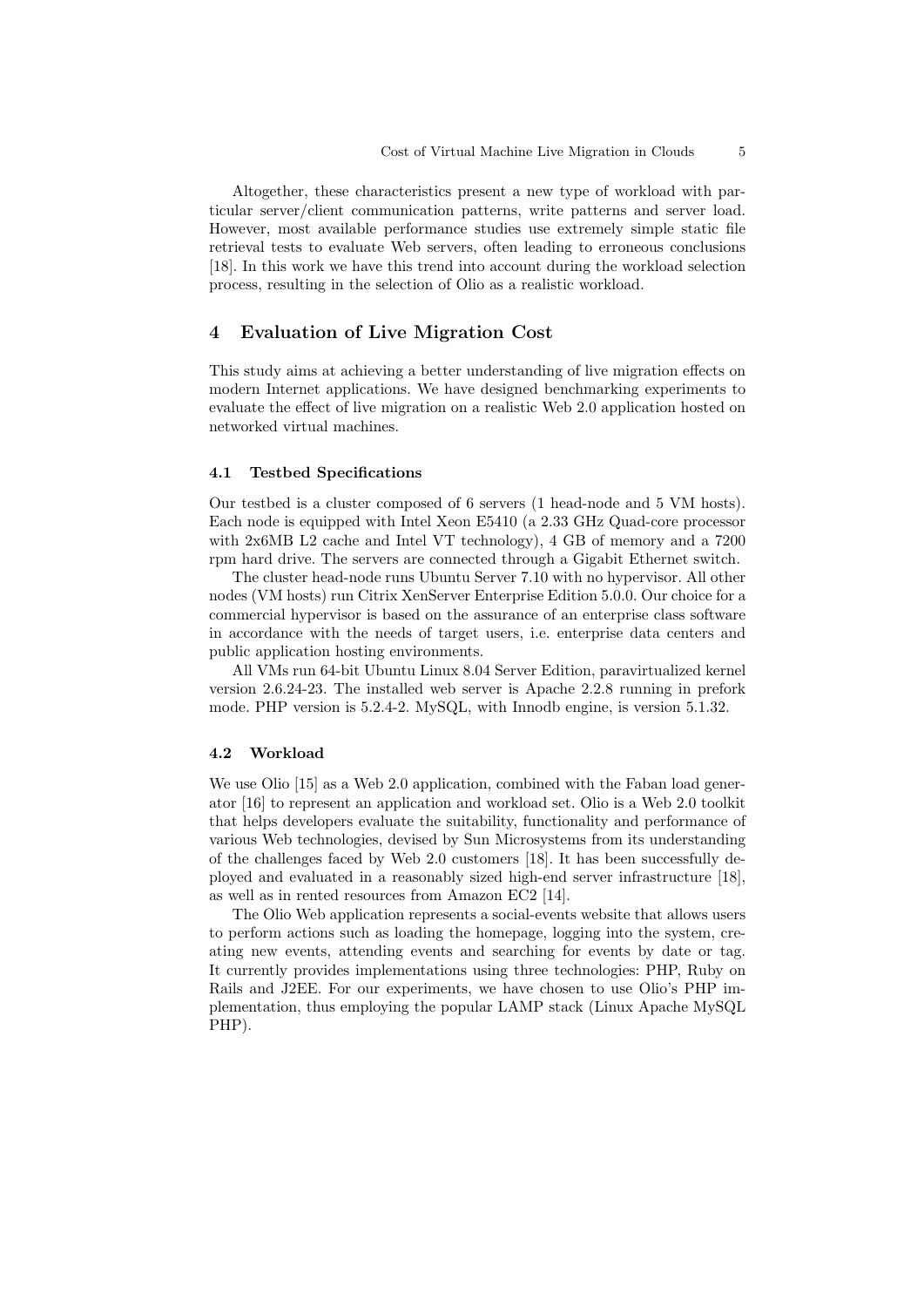Faban is an open-source Markov-chain load generator used to drive load against Olio; it is composed by a master program which spawns one or more load drivers, i.e. multi-threaded processes that simulate actual users. The master presents a Web interface through which it is possible to submit customized benchmark runs and monitor their results. This Olio/Faban combination was originally proposed as part of the Cloudstone benchmark [14].

The load level driven against the application may be varied by changing the number of concurrent users to be served by the application. Total time for each run is configured by adjusting three different durations, namely ramp-up, steady state and ramp-down. Resulting metrics reported by Faban only take into account the steady state period.

The main metric considered in our experiments is a Service Level Agreement defined in Cloudstone. The SLA defines minimum response times for all relevant user actions. Thus, at any 5-minute window, if a certain percentile of response times exceeds the maximum, an SLA violation is recorded. The 90th and 99th percentiles are considered in this study, representing a more relaxed and a stricter SLA, respectively. Table 1 lists the details of the SLA.

**Table 1.** Cloudstone's SLA: The 90th/99th percentile of response times measured in any 5-minute window during steady state should not excess the following values (in seconds):

| User action       |             | SLA User action SLA |               |
|-------------------|-------------|---------------------|---------------|
| Home page loading |             | $1$ User login      |               |
| Event tag search  | $2^{\circ}$ | Event detail        | $\mathcal{D}$ |
| Person detail     |             | Add person          | 3             |
| Add event         |             |                     |               |

## **4.3 Benchmarking Architecture**

The architecture of our benchmarking setup is depicted in Figure 1. Based on the observation that MySQL tends to be CPU-bound when serving the Olio database, whereas Apache/PHP tends to be memory-bound [14], we have designed our system under test (SUT) by splitting the workload into two networked VMs, hosted in different cluster nodes, in order to better partition the available physical resources.

All nodes share an NFS (Network File System) mounted storage device, which resides in the head-node and stores VM images and virtual disks. In particular, a local virtual disk is hosted in the server that hosts MySQL.

The load is driven from the head-node, where the multi-threaded workload drivers run, along with Faban's master component.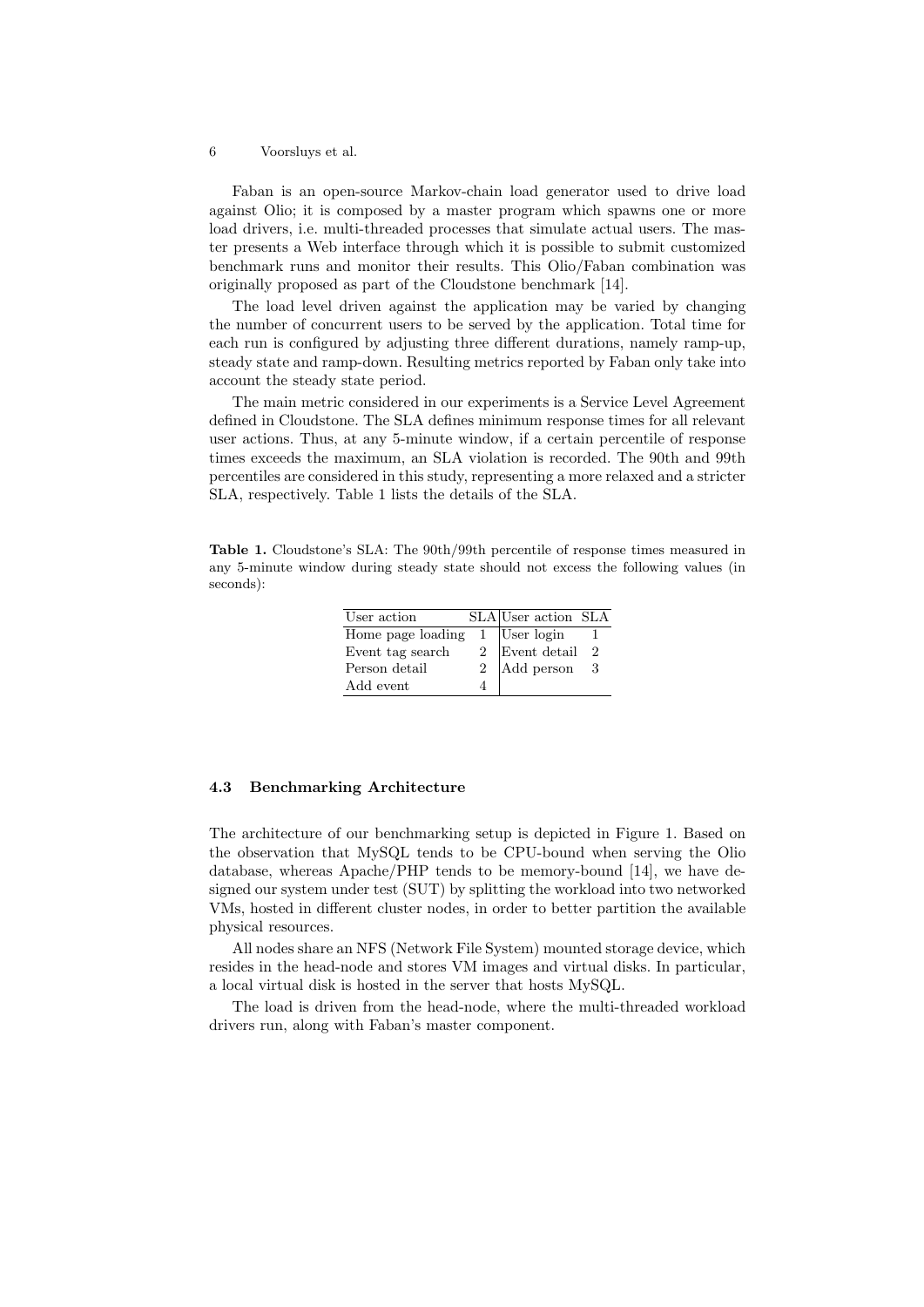

**Fig. 1.** Benchmarking architecture

### **4.4 Experimental Design**

The overall objective of our experiments is to quantify slowdown and downtime experienced by the application when VM migrations are performed in the middle of a run. Specifically, we quantify application slowdown based on values generated by the above-mentioned SLA calculation.

In all experiments, cluster nodes and their interconnection were dedicated to the application under test. A migration experiment consisted of migrating a single VM between two dedicated physical machines. In each run, the chosen destination machine was different from the source machine in the previous run, i.e. a series of runs did not consist of migrating a VM back and forth between the same two machines.

**Preliminary Experiments** Exact VM sizes were obtained by preliminary experiments, in which we have run the application without performing any VM migration. We have driven load against Olio and gradually increased the number of concurrent users between runs, in 100 users increments, while using 2 identically sized VMs with 2 vCPUs and 2GB of memory. By analyzing the SLA (both 90th and 99th percentile of response times for all user actions), we have found that 600 is the maximum number of concurrent users that can be served by our SUT. We have observed memory and CPU usage to find the minimum VM sizes capable of serving 600 users. We have then aimed at reducing the size (vCPUs and memory) of the VMs to the minimum required to serve 600 users. Thus, in the final configuration the first VM, which exclusively hosts Apache/PHP, has 1 vCPU and 2GB of memory; the second VM, which hosts MySQL, has 2 vCPUs and 1GB of memory.

In the same preliminary experiments we have noticed performance issues when hosting the MySQL server on NFS. The application would not scale to more than 400 concurrent users, which has lead us to host MySQL in a local disk, thus scaling up to 600 concurrent users. For this reason, our experiments do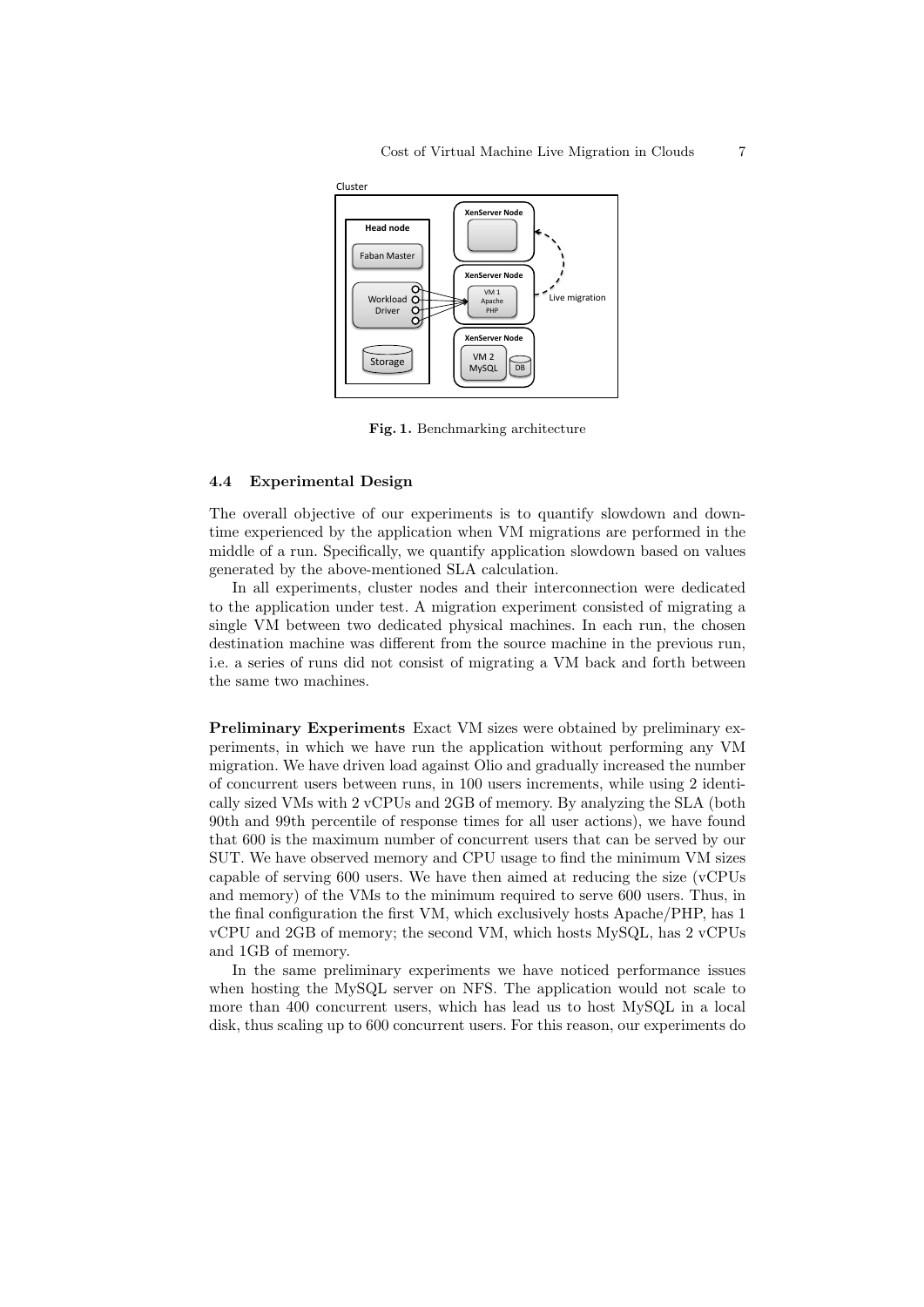

**Fig. 2.** Effects of a live migration on Olio's homepage loading activity

not include migrating the VM that hosts the database server, since XenServer requires all storage devices to be hosted in a network storage in order to perform live migrations.

**Migration Experiments** In our first set experiments with Olio we have performed 10-minute and 20-minute benchmark runs with 600 concurrent users. During these experiments, live migrations of the Web server VM were performed. The goal of experimenting with this load level is to evaluate how the pre-defined SLAs are violated when the system is nearly oversubscribed, but not overloaded. Also, we aim at quantifying the duration of migration effects and the downtime experienced by the application.

Subsequently, in a second round of experiments, we have run the benchmark with smaller numbers of concurrent users, namely 100, 200, 300, 400 and 500, aiming at finding a "safe" load level on which migrations can be performed at lower risks of SLA violation, especially when considering the more stringent 99th percentile SLA.

# **5 Results and Discussion**

Overall, our experimental results show that overhead due to live migration is acceptable but cannot be disregarded, especially in SLA-oriented environments requiring more demanding service levels.

Figure 2 shows the effect of a single migration performed after five minutes in steady state of one run. A downtime of 3 seconds is experienced near the end of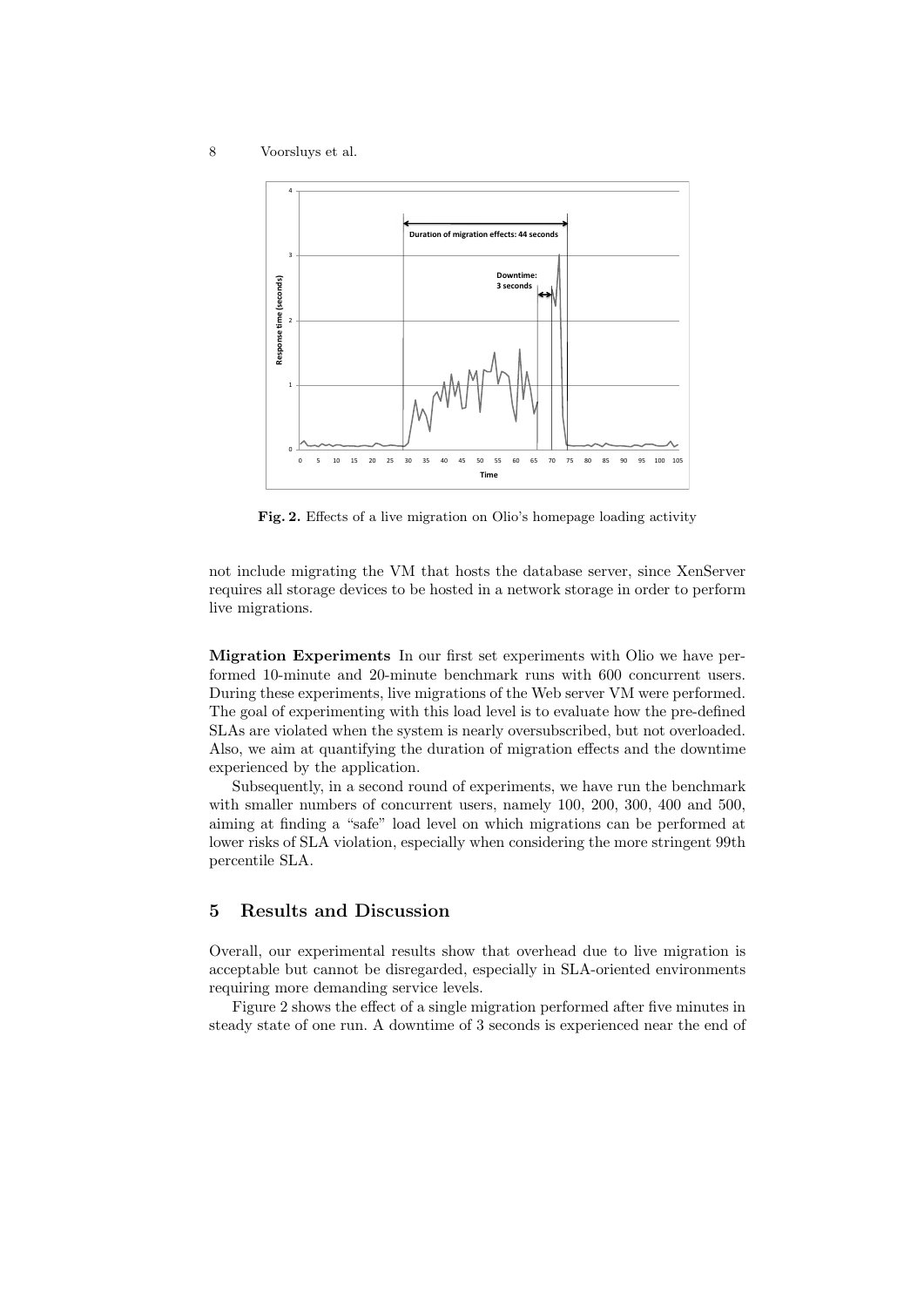

**Fig. 3.** 90th and 99th percentile SLA computed for the homepage loading response time with 600 concurrent users. The maximum allowed response time is 1 second

a 44 second migration. The highest peak observed in response times takes place immediately after the VM resumes in the destination node; 5 seconds elapse until the system can fully serve all requests that had initiated during downtime. In spite of that, no requests were dropped or timed out due to application downtime. The downtime experienced by Olio when serving 600 concurrent users is well above the expected millisecond level, previously reported in the literature for a range of workloads [3]. This result suggests that workload complexity imposes a unusual memory access pattern, increasing the difficulty of live migrating the virtual machine.

Figure 3 presents the effect of multiple migrations on the homepage loading response times. These result corresponds to the average of 5 runs. We report the 90th and 99th percentile SLAs. We can observe that the more stringent 99th percentile SLA is violated a short moment after the first migration is performed indicating that when 600 concurrent users are being served, a single VM migration is not acceptable. The 90th percentile SLA is not violated when a single migration occurs, but is violated only when two migrations are performed in a short period of time. This figure also indicates that more than one migration might not cause violation of the 90th percentile SLA. A way of preventing such violation is allowing sufficiently spacing between migrations in order to allow the SLA formula to generate normal response time levels. Thus, it is paramount that this information is employed by SLA-oriented VM-allocation mechanisms with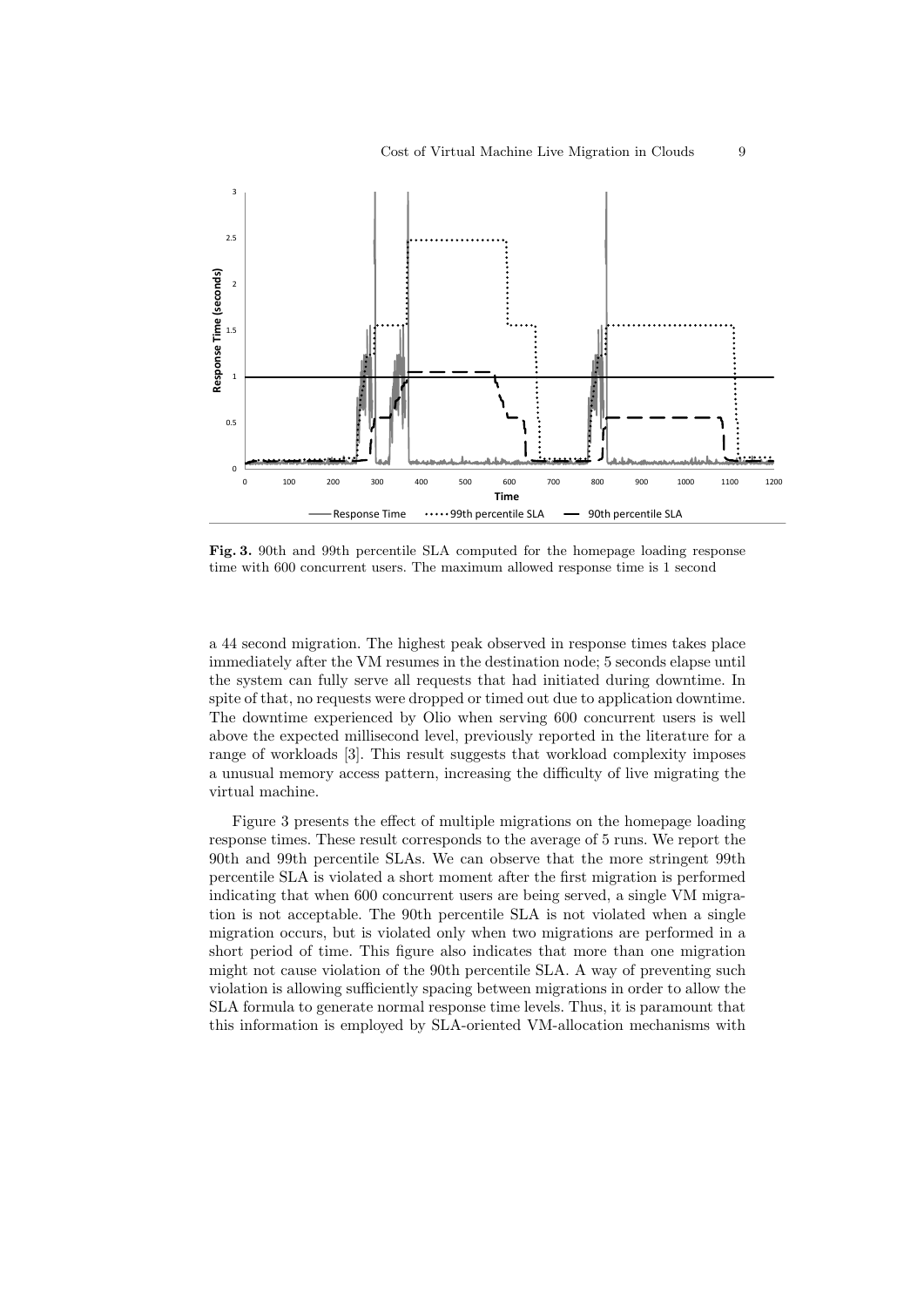the objective of reducing the risk of SLA non-compliance in situations when VM migrations are inevitable.

From the above mentioned results we can conclude that, in spite of a significant slowdown and downtime caused by live migration of VMs, our SUT is resilient to a single migration when the system responsiveness is governed by the 90th percentile SLA. In other words, provided that migrations are performed at correct times, there is no cost associated with them. However, this is not the case for the 99th percentile SLA. For this reason, we have performed a new series of experiments with smaller number of concurrent users. The objective of such experiments is to gauge a safe level on which a migration could be performed with low risk of SLA violation.

**Table 2.** Maximum recorded 99th percentile SLA for all user actions when one migration is performed for 500, 400, 300, 200 and 100 concurrent users

| Action                                | 500 400 300 200 100                |  |  |
|---------------------------------------|------------------------------------|--|--|
| HomePage                              | 0.32 0.18 0.25 0.25 0.13           |  |  |
| Login                                 | 0.32 0.33 0.42 0.28 0.14           |  |  |
| TagSearch                             | $0.46$ $0.32$ $0.35$ $0.39$ $0.29$ |  |  |
| EventDetail                           | 0.48 0.27 0.22 0.24 0.14           |  |  |
| PersonDetail 1.53 0.62 0.69 0.61 0.32 |                                    |  |  |
| AddPerson                             | 2.28 1.00 1.51 1.73 0.66           |  |  |
| AddEvent                              | 2.26 1.02 1.30 1.81 0.98           |  |  |

Table 2 presents more detailed results listing maximum response times for all user actions as computed by the 99th percentile SLA formula when one migration was performed in the middle of a 10 minute run. In these runs the load varies from 100 to 500 users. In all cases, our SUT was able to sustain an acceptable performance even in the presence of a live migration of the Web server. For instance, the maximum value observed for homepage loading is 0.32 seconds, which corresponds to approximately 1/3 of the maximum value allowed, i.e. 1 second. The maximum value observed for the adding a new person to the system (2.28 seconds), which is more than half of the maximum allowed, but still does not indicate risk of SLA violation. These results indicate that a workload of 500 users is the load level at which a live migration of the Web server should be carried out (e.g. to a least loaded server) in order to decrease the risk of SLA violation.

# **6 Conclusion**

Live migration of virtual machines is a useful capability of virtualized clusters and data centers. It allows more flexible management of available physical resources by making it possible to load balance and do infrastructure maintenance without entirely compromising application availability and responsiveness.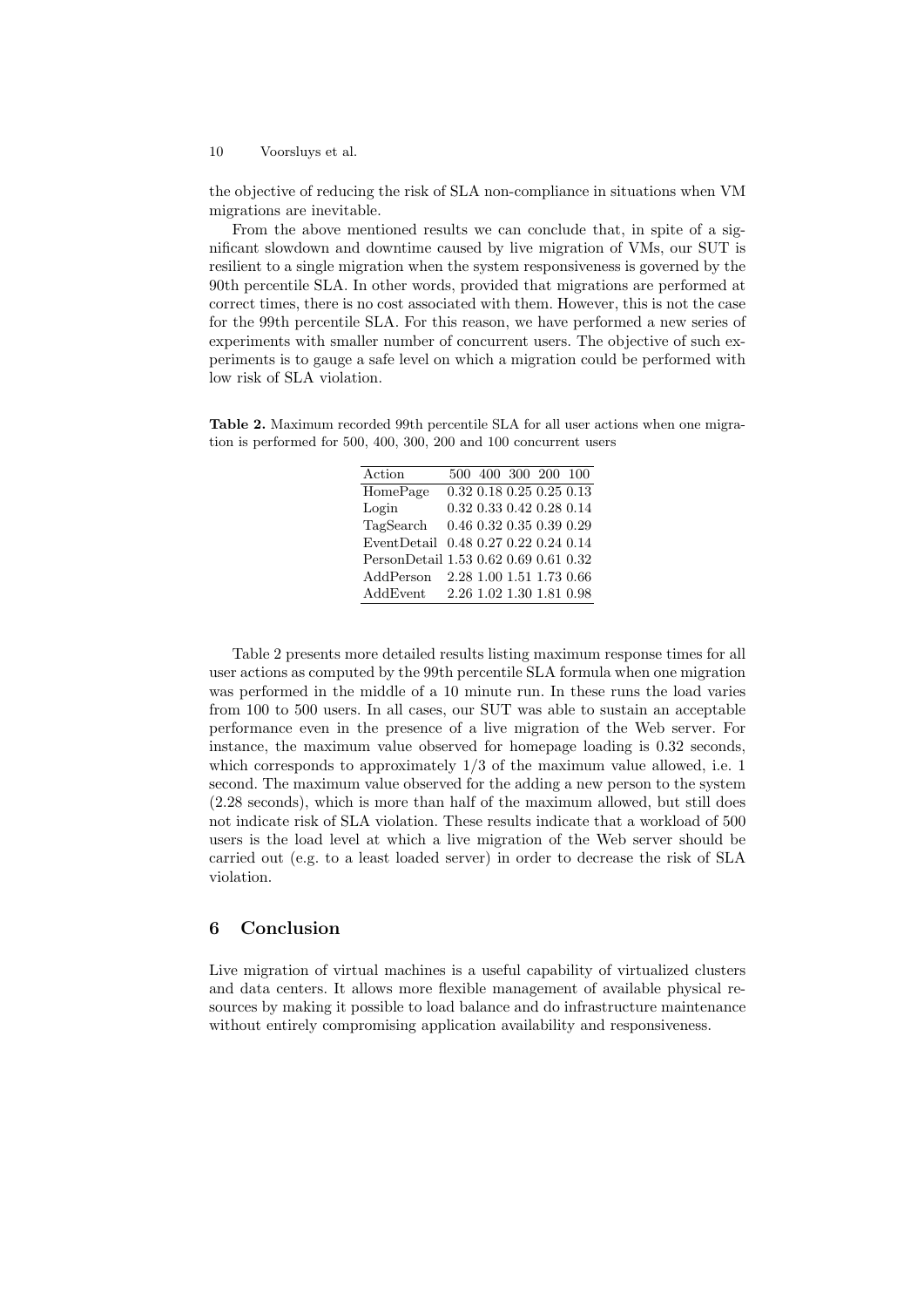We have performed a series of experiments to evaluate the cost of live migration of virtual machines in a scenario where a modern Internet application is hosted on a set of virtual machines. Live migration experiments were carried out in scenarios where several levels of load were driven against the application.

Our results show that, in an instance of a nearly oversubscribed system (serving 600 concurrent users), live migration causes a significant downtime (up to 3 seconds), a larger value than expected (based on results previously reported in the literature for simpler, non Web 2.0 workloads) Also, this service disruption causes a pre-defined SLA to be violated in some situations, especially when two migrations are performed in a short period of time. On the other hand, we have found the most stringent SLA (99th percentile) can still be met when migrations are performed when the system load is slightly decreased to less concurrent users (500 in our case study).

In conclusion, we see a high potential of live migration applicability in data centers serving modern Internet services. This performance evaluation study is the first step towards the broader objective of studying the power of live migration of virtual machines for the management of data centers and clusters. We plan to use the insights of this study to develop smarter and more efficient SLA-based resource allocation systems.

#### **6.1 Future Work**

We are currently planning to conduct further migration experiments with new scenarios based on different application configurations, such as: using Mem-Cached to alleviate database server load and allow for its migration. Moreover, we plan to expand our testbed to represent a large-scale clouds. As a consequence we expect to obtain a better generalization of the results, resulting in a performance model of live migration of virtual machines in clouds.

**Acknowledgements** We would like to thank Marcos Assunção, Alexandre di Constanzo and Mohsen Amini, Carlos Varela and the anonymous reviewers for their comments and assistance in improving this paper. This work is partially supported by grants from the Australian Research Council (ARC), the Australian Department of Innovation, Industry, Science and Research (DIISR) and the University of Melbourne Early Career Researcher (ECR) scheme.

# **References**

- 1. Barham, P., Dragovic, B., Fraser, K., Hand, S., Harris, T., Ho, A., Neugebauer, R., Pratt, I., Warfield, A.: Xen and the art of virtualization. In: SOSP '03: Proceedings of the 19th ACM Symposium on Operating Systems Principles, New York, NY, USA, ACM (2003) 164–177
- 2. Buyya, R., Yeo, C., Venugopal, S., Broberg, J., Brandic, I.: Cloud computing and emerging IT platforms: Vision, hype, and reality for delivering computing as the 5th utility. Future Generation Computer Systems **25**(6) (June 2009) 599–616